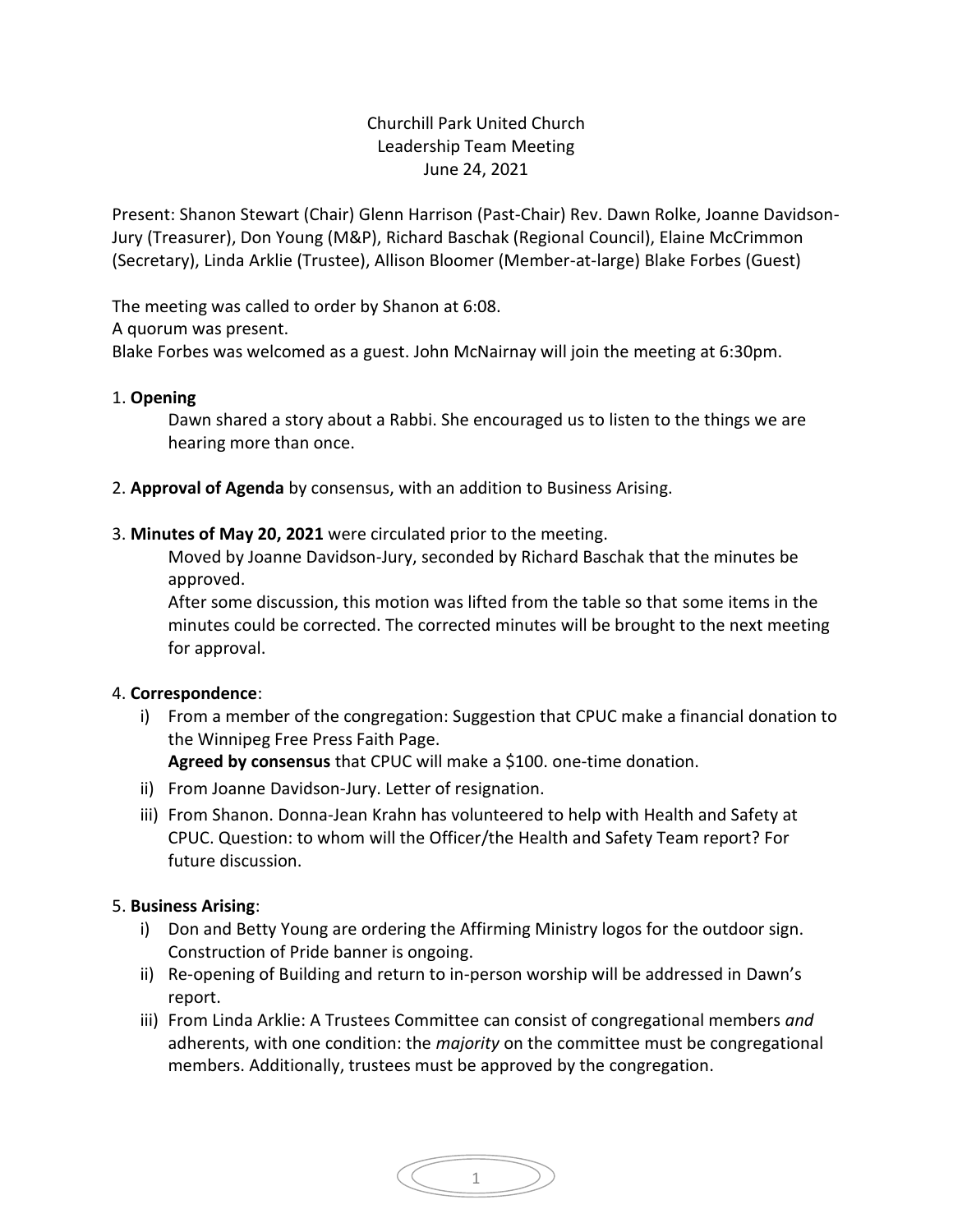## 6. **Reports:**

- i) **Building Report** (John McNairnay):
- John presented a updated Fee Structure for Space/Room Rentals in the building. These changes exclude the Commercial Kitchen; fees for the Kitchen were updated in 2020. The new price structure has a *regular* user price (for those who rent 10 times per year or more) and a *casual* user price. One change was suggested to the fees proposed: to increase the rental price of the Board Room for casual users.

# **Moved by Don Young, seconded by Glenn Harrison that the proposed changes be accepted. APPROVED.**

- New rates will take effect immediately for new renters. Ongoing renters will be contacted about the changes; for them, new prices will take effect on September 1.
- New renters will be charged a \$20. deposit when they make their first booking.
- New prices will be adjusted on the website; a new Rentals brochure will be created.
- Many thanks to John McNairnay for his excellent work as Volunteer Rentals Manager.

#### ii) **Treasurer's Report** (Joanne):

- \$10,000. was transferred from the Planned Gift Fund to cover an anticipated summer deficit.
- Blake Forbes has volunteered to be the CPUC treasurer. Joanne will complete the midyear GST claim and the KUC report.
- Appreciations expressed to Joanne for her service over many years.

#### iii) **Ministry & Personnel** (Don):

- Update on concerns regarding the Bookkeeper workload.
- Suggestion that the hours posted after the Office Administrator's Signature on emails be changed to reflect actual hours: 9am-1pm Tuesday through Friday were the posted hours before the pandemic.
- Summer hours for Administrator will be Thursday through Sunday. Calls that arrive Monday through Wed. will go to voice mail and will be retrieved on Thursdays.
- Discussion about raising the hourly wage of the Office Administrator/Bookkeeper.
- M&P has encouraged the Office Administrator to take an extra week of vacation this summer in lieu of overtime.
- Don will hold a Staff and Leadership Team BBQ in his backyard in July. Hosted by the M&P.
- iv) **Fundraising**: No final decision on a Fall Garage Sale. To discuss at next LT meeting.

2

- v) **Messy Church** (Shanon): No report.
- vi) **Minister's Report** (Dawn):
- Reminder: Worship begins at 10:15 from June 27-Sept 5.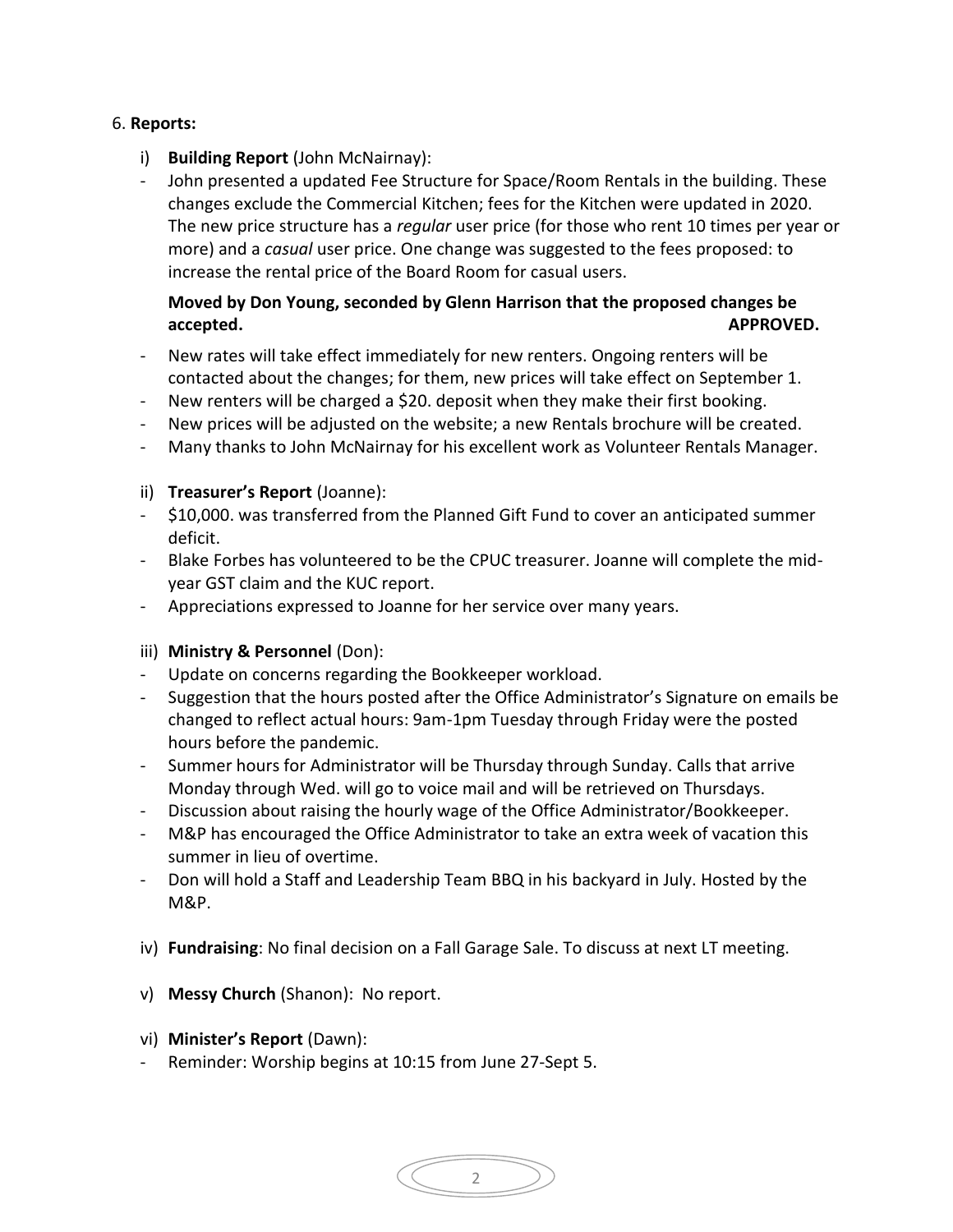- From June 27 until August 1, Dawn is on-call for Fort Garry United and Crescent Fort Rouge (for pastoral care emergencies). From August 1 to Sept 5, Min-Goo Kang and Marc Whitehead are on call for Dawn. Cindy has phone numbers if they are needed.
- Discussion about remaining on Zoom (only) for Sunday worship throughout summer. Agreed.
- If we want to offer in-person gatherings this summer, a mid-week gathering in the Garden is suggested. John McN has agreed to contact the Ukelele Group and determine interest in re-starting. Agreed.
- Dawn and John McN are determining the best plan for Hybrid worship in the fall and will report on progress at the next LT meeting. Some form of hybrid worship will be ready for launch on the second Sunday in September. Agreed.
- Requests for volunteers for various tasks were recently posted in the weekly Announcements. We had a good response: 4 volunteers will learn Power Point for worship; 1 person volunteers to help with Health and Safety; 3 volunteers will make occasional meals for people going through a rough time.
- A letter was received from Prairie to Pine Regional Office. The regional staff are giving up their office space and seeking a smaller space. They hope to move into a church. Discussion. Agreed that we do not have the space at this time to offer office space.
- From the staff:
	- o Weekly staff meetings during COVID have been very beneficial. We will continue them after the pandemic. It was important to have the LT Chair at meetings during the pandemic. Many thanks to Glenn H for his participation.
	- o Wayne purchased a new lawn mower. The old one was broken and too expensive to fix.
	- $\circ$  A year has passed since the Solar panels were installed. We can now apply for a \$1000 holdback of the Faithfull Footprint grant. Wayne will complete the rebate application.
	- o Wayne seeks permission to get some quotes to replace shingles on the church building. Approved.

## 7. **New Business:**

i) Resignation letter of Joanne Davidson-Jury as Congregational Treasurer. **Moved by Linda Arklie, seconded by Richard Baschak, that the Leadership Team accept the Resignation of Joanne Davidson-Jury as Congregational Treasurer, with deepest gratitude for her service over many years, effective June 30, 2021.** 

**APPROVED.**

- ii) Notes from the Special LT Meeting on June 17, 2021 meeting with Blake Forbes to discuss the treasurer position. Attached. **Moved by Joanne Davidson-Jury, seconded by Linda Arklie, to approve the notes from June 17, 2021 meeting.** APPROVED.
- iii) Recommendation from the Special LT Meeting on June 17 to appoint Blake Forbes as the congregational treasurer.